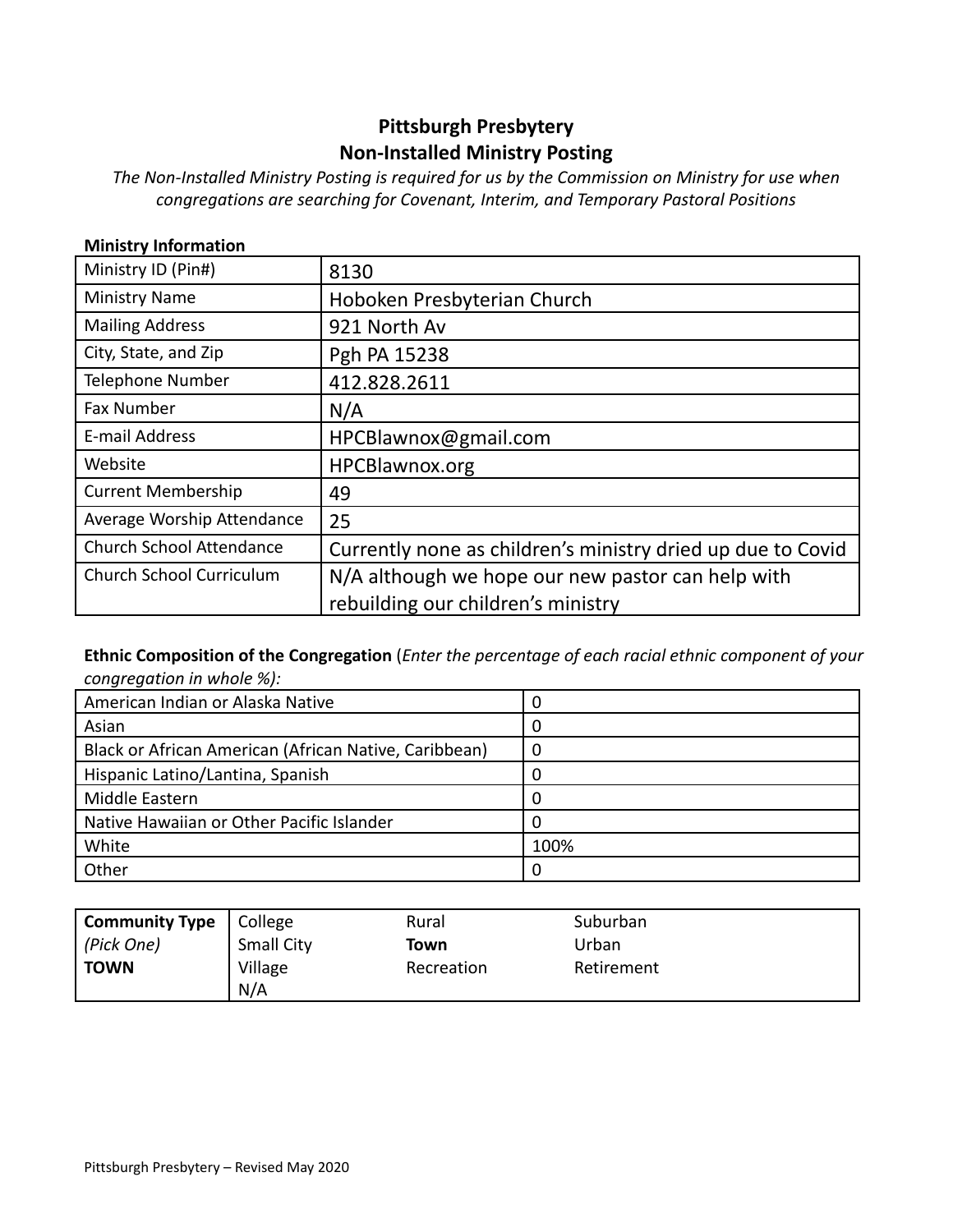## **Clerk of Session Contact Information**

| Name                | Terri Klingenberg       |
|---------------------|-------------------------|
| Preferred E-mail    | tKlingenberg1@gmail.com |
| <b>Phone Number</b> | 412.913.5451            |

## **Position Information:**

| <b>Position Type</b>                 | <b>Covenant Pastor</b>                 |
|--------------------------------------|----------------------------------------|
| (Choose One)                         | Interim Pastor                         |
| <b>Covenant Pastor</b>               | <b>Temporary Pastor</b>                |
| <b>Position Title</b>                | Solo Pastor                            |
| (Examples: Solo Pastor, Associate    |                                        |
| Pastor, Interim Pastor, etc.)        |                                        |
| <b>Position Tier/Hours</b>           | Tier 1 (Full-Time)                     |
|                                      | (Choose One)   Tier 2 (32-36 Hrs/week) |
| Tier 5 (10-12 Hrs/week)              | Tier 3 (24-27 Hrs/week)                |
|                                      | Tier 3B (20-22 Hrs/week)               |
|                                      | Tier 4 (16-18 Hrs/week)                |
|                                      | Tier 5 (10-12 Hrs/week)                |
| Is this a shared ministry position?  | No                                     |
| If so, please list the congregations |                                        |
| <b>Language Requirements</b>         | English                                |

**Competencies/Skills** (*Please identify and describe at least five characteristics that are important to fulfill the responsibilities of this position. You are encouraged to use the sample competencies listed in Appendix A of this document*)

| Competency/Skill                             | <b>Definition</b>                                                                                                                                                                                                                                                                                                                 |
|----------------------------------------------|-----------------------------------------------------------------------------------------------------------------------------------------------------------------------------------------------------------------------------------------------------------------------------------------------------------------------------------|
| <b>Preaching &amp; Worship</b><br>Leadership | Is a consistently effective preacher and worship leader; is able to inspire from the pulpit;<br>communicates a clear and consistent message through sermons that are carefully<br>prepared and artfully delivered; projects the identity and character of the congregation<br>through worship leadership presence.                |
| Compassionate                                | Motivated by others pain and is called into action as advocate; is motivated by caring for<br>others while concurrently keeping the organizational goals clearly in focus.                                                                                                                                                        |
| <b>Advisor</b>                               | An individual others turn to for counsel and guidance; provides coaching; expertise for<br>congregation.                                                                                                                                                                                                                          |
| <b>Flexibility</b>                           | Adapts behavior and work methods in response to new information, changing<br>conditions, unexpected obstacles, or ambiguity; remains open to new ideas and<br>approaches; and works concurrently on related and conflicting priorities without losing<br>focus or attention.                                                      |
| <b>Motivator</b>                             | Creates and sustains an organizational culture which permits others to provide the<br>quality of service essential to high performance. Enables others to acquire the tools and<br>support they need to perform well; and influences others toward a spirit of service and<br>meaningful contributions to mission accomplishment. |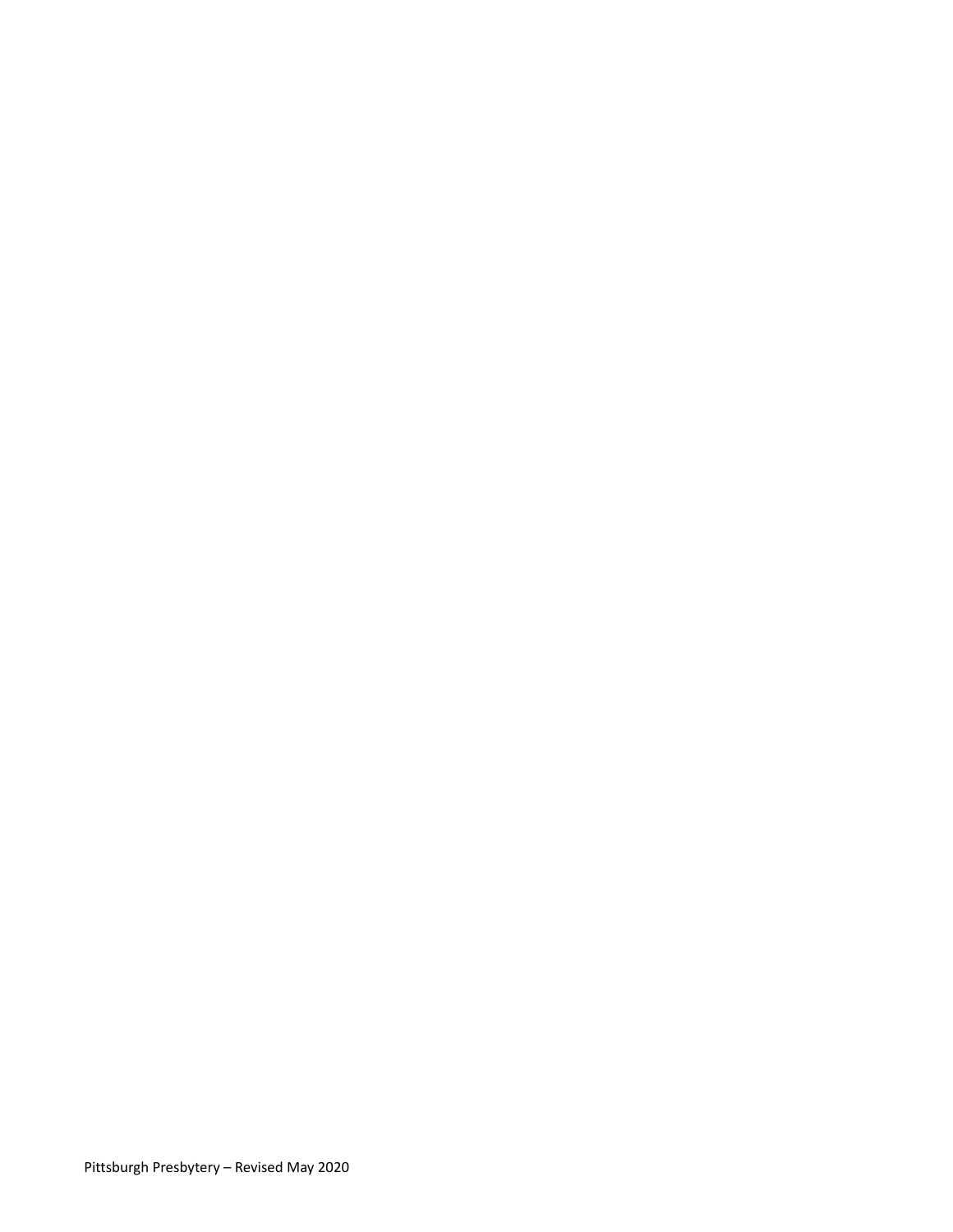**Narrative Questions**

**What is your congregation's or organization's Mission Statement?**

To encourage our community to be strong in faith, and mighty in love.

**Briefly describe your congregation and its vision for ministry.**

We are passionate about making a difference in our community's lives and our vision is to be a welcoming place to reach anyone without a church home.

**For what specific tasks, assignments, and programs areas will this person have responsibility?** *(Please see Appendix B for sample lists)*

## **Covenant Pastor:**

- **1. S**erve as Moderator of the Session, upon approval by Presbytery
- 2. Provide for worship and pastoral leadership
- 3. Lead services of worship, including Communion, Baptism, marriage and funerals
- 4. Pray for the congregation
- 5. In partnership with the Session, the Covenant Pastor shall engage in the work of discerning and casting vision for the congregation's ministry.
- 6. Serve as Head of Staff
- 7. Lead the congregation in reaching out into the community and in performing its ministry of healing and reconciliation
- 8. Call on the sick and home bound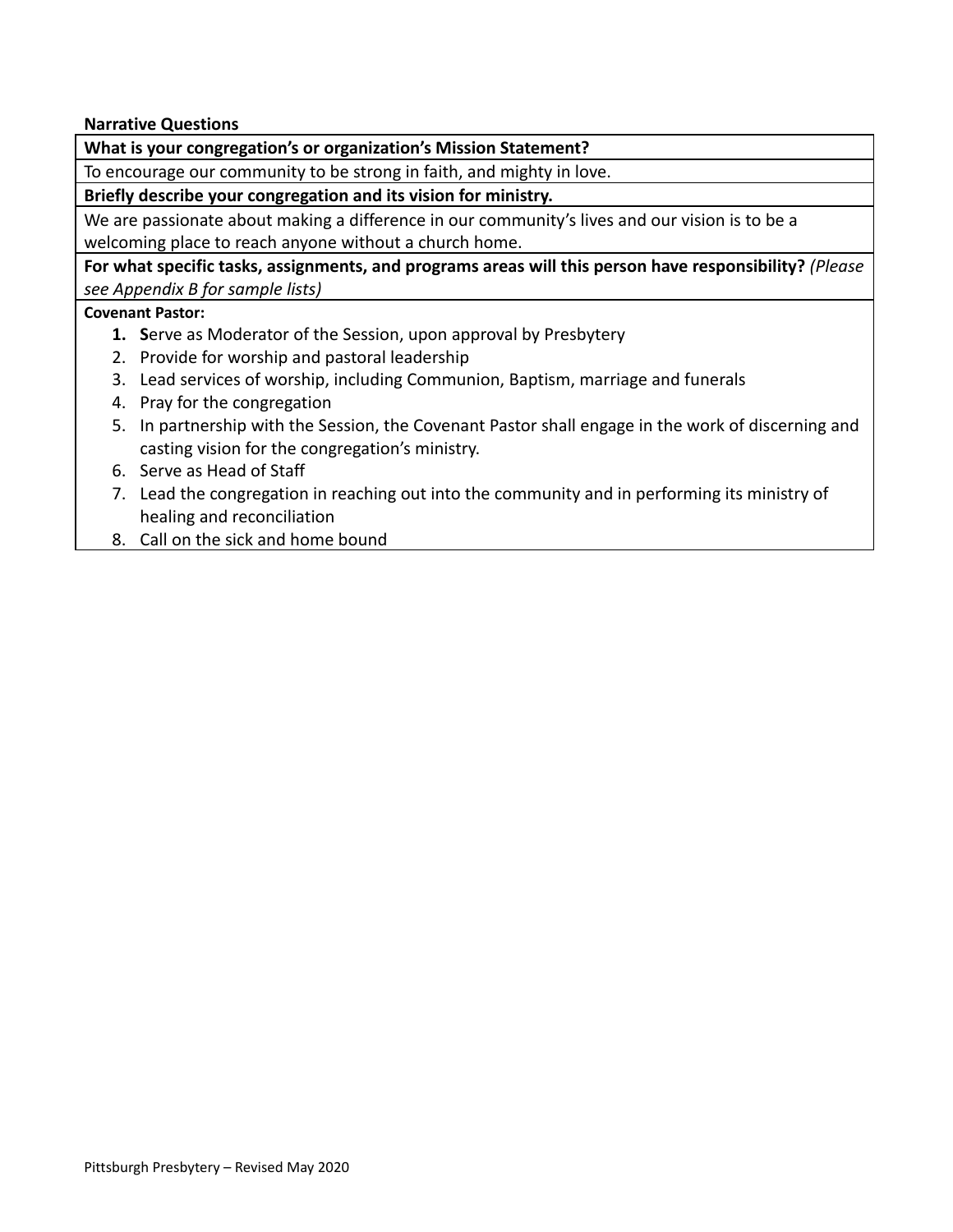### **COMPENSATION AND HOUSING:**

| Minimum Effective Salary  | \$13,091                 |
|---------------------------|--------------------------|
| Housing Type (Select One) | <b>Housing Allowance</b> |
| N/A                       | Manse                    |
|                           | Open to Either           |
|                           | N/A                      |

## **REFERENCES (2 Required)**

**Below, please list three persons who know your congregation. You might list your Presbytery**

**leadership, a neighboring pastor, or other persons whom you believe can give a clear and accurate**

## **reference for your congregation.**

| Reference Name: | <b>Anthony Gross</b>  |
|-----------------|-----------------------|
| E-mail          | blxoffice@blawnox.net |
| Phone           | 412.828.4141          |
| Relation        | Mayor of Blawnox      |

| Reference Name: | Pastor Lee Nichols                       |
|-----------------|------------------------------------------|
| E-mail          | Revvvlee@gmail.com                       |
| Phone           | 412.216.6647                             |
| Relation        | Previous pastor for Hoboken Presbyterian |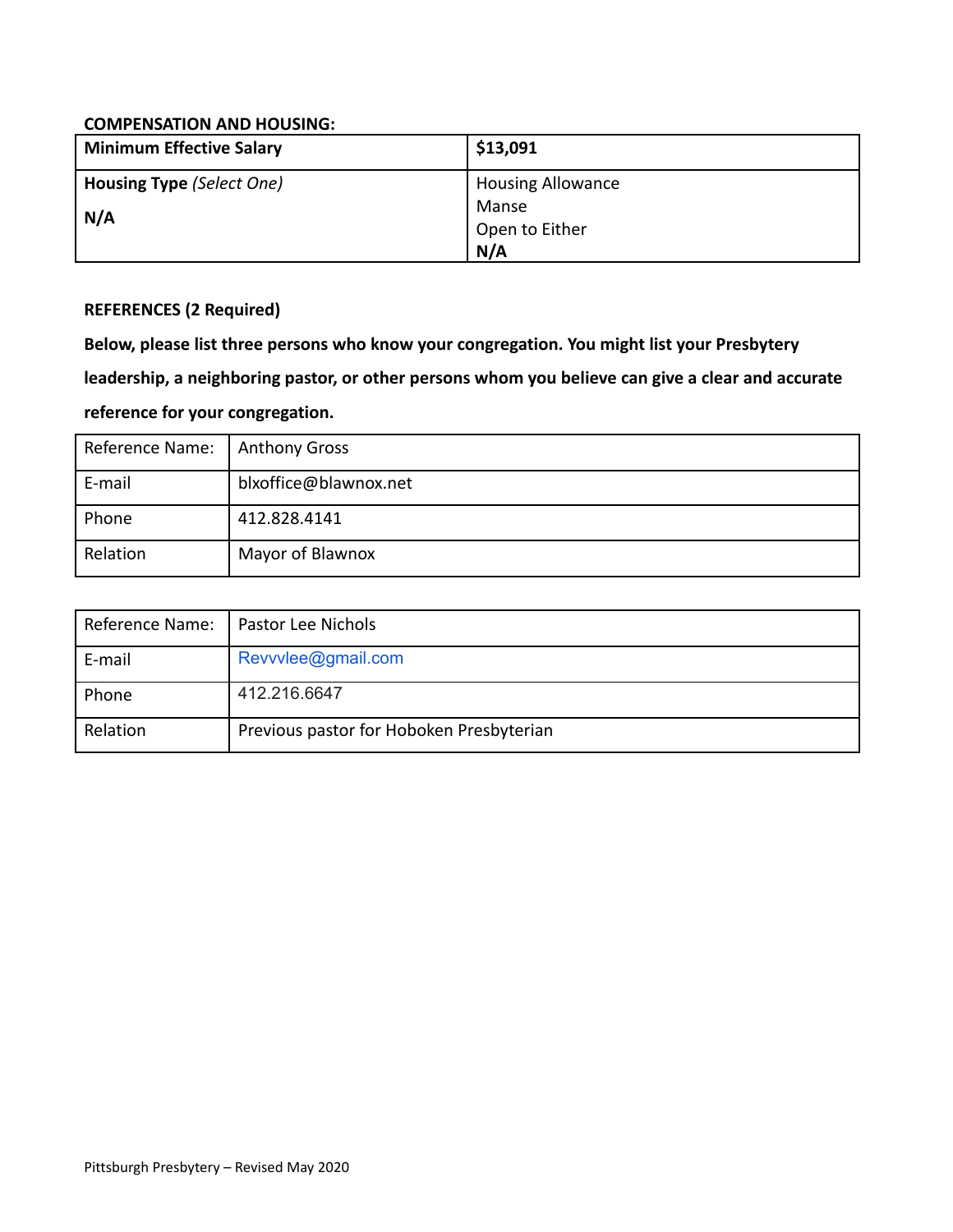## **Session/Search Committee/PNC Contact Person:**

| Name:    | Nicole Edwards       |
|----------|----------------------|
| E-mail   | HPCBlawnox@gmail.com |
| Phone    | 724.367.6575         |
| Relation | Elder                |

## **Commission on Ministry Contact:**

| Name:  | Anita Perry        |
|--------|--------------------|
| E-mail | nena5478@yahoo.com |
| Phone  | $(412)$ 651-6190   |

## **Presbytery Staff Contact:**

| Name:  | Brian Wallace              |
|--------|----------------------------|
| E-mail | bwallace@pghpresbytery.org |
| Phone  | 412-323-1402               |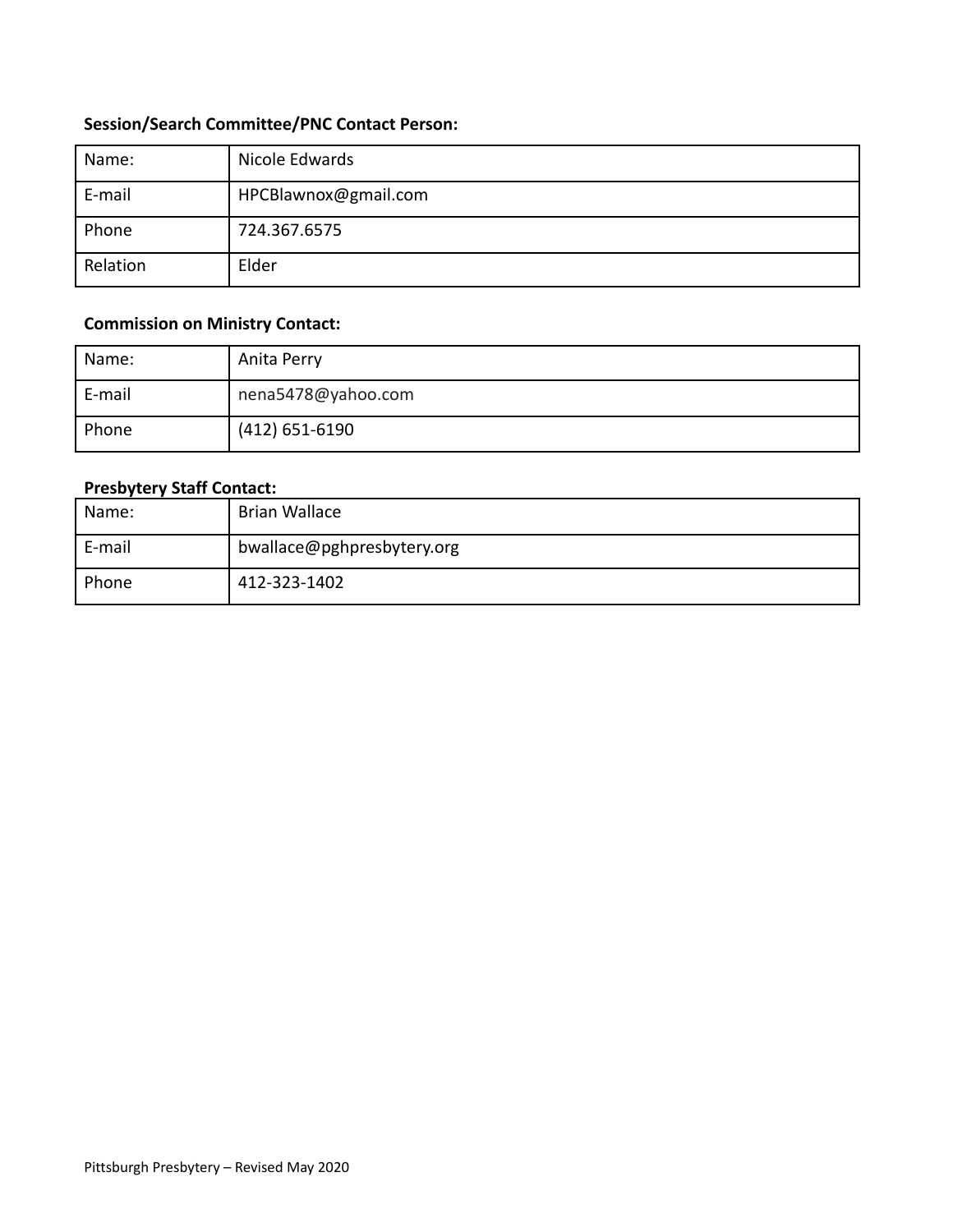# **Appendix A: LEADERSHIP COMPETENCIES**

| THEOLOGICAL/SPIRITUAL INTERPRETER                                                                                                                                                                                                                                                                                                                                |  |                                                                                                                                                                                                                                                                                                                                                                                 |  |  |  |
|------------------------------------------------------------------------------------------------------------------------------------------------------------------------------------------------------------------------------------------------------------------------------------------------------------------------------------------------------------------|--|---------------------------------------------------------------------------------------------------------------------------------------------------------------------------------------------------------------------------------------------------------------------------------------------------------------------------------------------------------------------------------|--|--|--|
| Compassionate - having the ability to suffer with<br>others; being motivated by others pain and is<br>called into action as advocate; is motivated by<br>caring for others while concurrently keeping the<br>organizational goals clearly in focus.                                                                                                              |  | Hopeful - maintains stability in the moment and hope for the<br>future; provides direction, guidance, and faith when describing<br>basic needs; and helps followers to see a way through chaos and<br>complexity.                                                                                                                                                               |  |  |  |
| Preaching and Worship Leadership: Is a<br>consistently effective preacher and worship<br>leader; is able to inspire from the pulpit;<br>communicates a clear and consistent message<br>through sermons that are carefully prepared and<br>artfully delivered; projects the identity and<br>character of the congregation through worship<br>leadership presence. |  | Spiritual Maturity: Shows strong personal depth and spiritual<br>grounding; demonstrates integrity by walking the talk and by<br>responding with faithfulness of purpose; is seen by others as<br>trustworthy and authentic; nurtures a rich spiritual life; seeks the<br>wisdom and guidance of appropriate mentors; is able to articulate a<br>clear and consistent theology. |  |  |  |
| Lifelong Learner - individuals who use every<br>experience in life as a potential tool for growth;<br>one who pursues continuing education; and those<br>who build on strengths and seek assistance to<br>improve weaknesses.                                                                                                                                    |  | Teacher - creates learning environments where students are active<br>participants as individuals and as members of collaborative groups;<br>designs lesson plans that teach concepts, facts, and theology;<br>effectively uses multiple learning tools to reach a wide variety of<br>learners; revises instructional strategies based upon<br>ministry/organization context.    |  |  |  |
|                                                                                                                                                                                                                                                                                                                                                                  |  | <b>COMMUNICATION</b>                                                                                                                                                                                                                                                                                                                                                            |  |  |  |
| <b>Communicator</b> - Advances the abilities of<br>individuals and the organizations through active<br>listening supported with meaningful oral and<br>written presentation of information.                                                                                                                                                                      |  | Bilingual - having the ability to use two languages, especially with<br>equal or nearly equal fluency; able to use multiple languages in<br>communication.                                                                                                                                                                                                                      |  |  |  |
| <b>Public Communicator - Demonstrates a</b><br>comfortable ease when speaking in a variety of<br>settings (both small and large groups); is effective<br>at addressing a variety of topics; can get messages<br>across with the desired effect.                                                                                                                  |  | Media Communicator: Has experience developing materials for a<br>variety of written or multimedia forms of communications (print,<br>Internet-based, social media, etc.)                                                                                                                                                                                                        |  |  |  |
| Technologically Savvy - the ability to navigate<br>successfully the world of technology using<br>software, blogging, multi-media, and websites as<br>tools for ministry.                                                                                                                                                                                         |  |                                                                                                                                                                                                                                                                                                                                                                                 |  |  |  |
| <b>ORGANIZATIONAL LEADERSHIP</b>                                                                                                                                                                                                                                                                                                                                 |  |                                                                                                                                                                                                                                                                                                                                                                                 |  |  |  |
| Advisor $-$ an individual others turn to for counsel<br>and guidance; provides coaching; expertise for<br>congregations or other organizations.                                                                                                                                                                                                                  |  | Change Agent - having the ability to lead the change process<br>successfully; anchoring the change in the<br>congregation's/organization's vision and mission.                                                                                                                                                                                                                  |  |  |  |
| <b>Contextualization</b> - the ability to assess<br>accurately the context, environment, history,                                                                                                                                                                                                                                                                |  | Culturally Proficient - having solid understanding of the norms,<br>values and common behaviors of various peoples, including direct<br>experience working in multiple cultural and cross-cultural settings.                                                                                                                                                                    |  |  |  |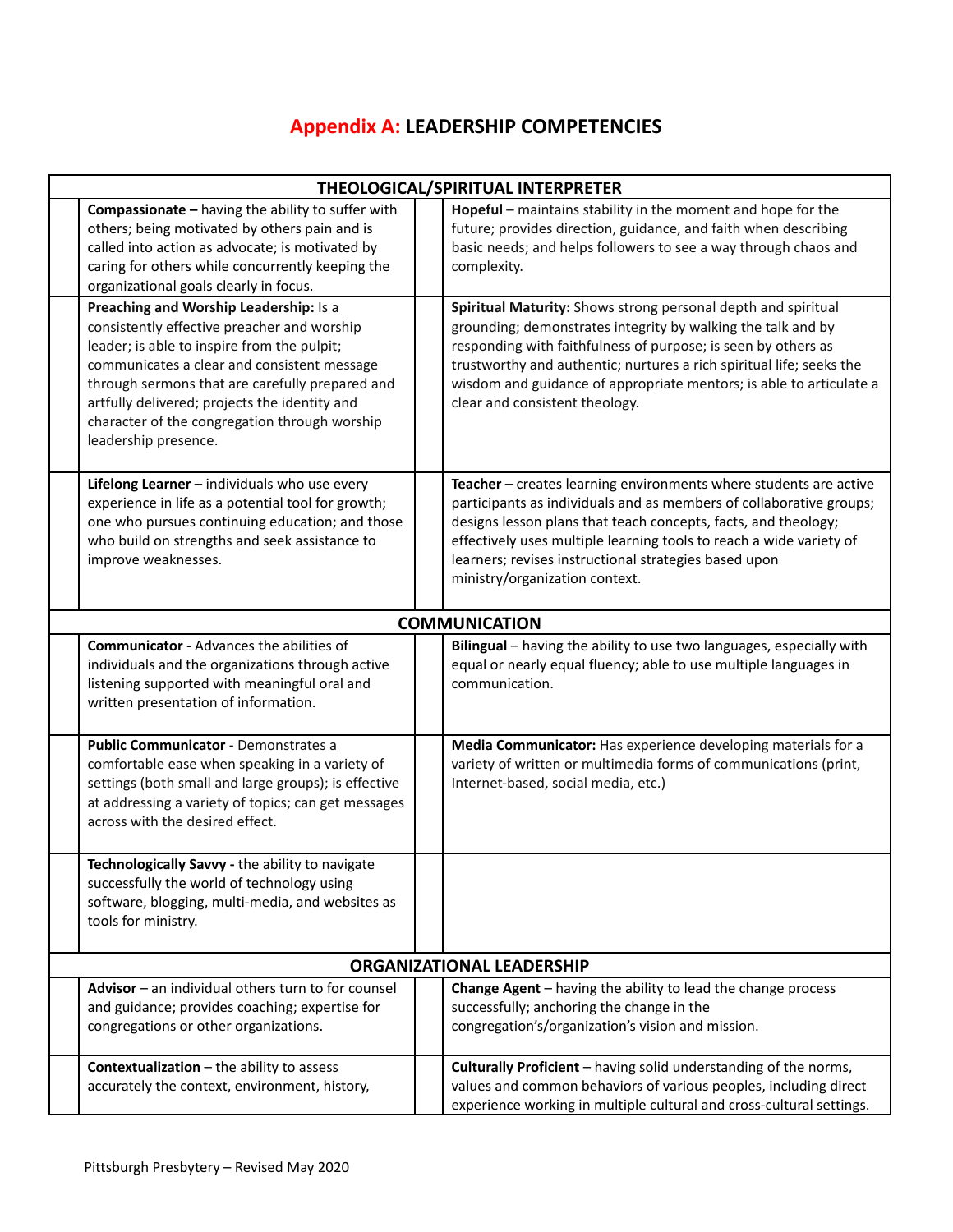| organization.                                                                                                                                                                | relationships and uniqueness of a congregation or                                                                                                                                                                                                                                                                     |                                                                                                                                                                                                                                                                                                                                                                                                                                                |
|------------------------------------------------------------------------------------------------------------------------------------------------------------------------------|-----------------------------------------------------------------------------------------------------------------------------------------------------------------------------------------------------------------------------------------------------------------------------------------------------------------------|------------------------------------------------------------------------------------------------------------------------------------------------------------------------------------------------------------------------------------------------------------------------------------------------------------------------------------------------------------------------------------------------------------------------------------------------|
| of the polity of the church and/or the<br>organization; maintains current with laws,<br>society.                                                                             | <b>Externally Aware - identifies and keeps informed</b><br>regulations, policies, procedures, trends, and<br>developments both internally and in the larger                                                                                                                                                           | Entrepreneurial - leaders that are creative in using resources;<br>identifies opportunities to develop; is willing to take risks, initiates<br>actions that involve a deliberate risk to achieve a recognized benefit<br>or advantage.                                                                                                                                                                                                         |
| Risk Taker - persons with the ability to take<br>of challenging the status-quo.                                                                                              | appropriate risk to accomplish needed goals; one<br>who thinks outside the box and who is not afraid                                                                                                                                                                                                                  | Task Manager - Assures that effective controls are developed and<br>maintained to ensure the integrity of the organization; holds self<br>and others accountable for rules and responsibilities; can be relied<br>upon to ensure that projects within areas of specific responsibility<br>are completed in a timely manner and within budget; and monitors<br>and evaluates plans, focuses on results and measuring attainment<br>of outcomes. |
| Willingness to Engage Conflict: Steps up to<br>from others in crafting mutual solutions.                                                                                     | conflicts, seeing them as opportunities; reads<br>situations quickly; good at focused listening; can<br>identify common ground and elicit cooperation                                                                                                                                                                 | Decision Making: Makes effective decisions, balancing analysis,<br>wisdom, experience, and judgment; is aware of the long term<br>implications of choices made; is generally regarded as offering<br>solutions and suggestions that are correct and effective.                                                                                                                                                                                 |
| Organizational Agility: Is astute about how<br>how to get things done through formal and<br>appreciates the power in the culture of a<br>congregation; is politically savvy. | congregations and/or organizations work; knows<br>informal channels; understands the importance of<br>supporting good policy, practice, and procedure;                                                                                                                                                                | Strategy and Vision: Sees ahead clearly, keeping focused on the<br>larger picture; can anticipate future consequences and trends<br>accurately; is future oriented; casts a compelling and inspired vision<br>for a preferred future; sees possibility; crafts breakthrough<br>strategies.                                                                                                                                                     |
| through the best use of available financial<br>resources; allocates and manages finances<br>accountability systems.                                                          | Financial Manager - deliver results by maximizing<br>organizational effectiveness and sustainability<br>transparently; implements strategies to achieve<br>operational efficiencies and value for money; puts<br>in place rigorous and comprehensive financial                                                        | Funds Developer - maintains the ability to solicit donations used to<br>fund the budget of the organization; effectively expresses the needs<br>for funds to potential donors; responsible for adding new potential<br>donors to the organization's contact list; prepares statement of<br>planned activities and enlists support for mission initiatives.                                                                                     |
| successes; fosters open dialogue; lets people<br>strong feelings of belonging among group<br>members; is a good judge of talent and can<br>others.                           | <b>Collaboration:</b> Has a natural orientation toward<br>getting people to work together; shares wins and<br>finish and be responsible for their work; creates<br>accurately assess the strengths and limitations of                                                                                                 |                                                                                                                                                                                                                                                                                                                                                                                                                                                |
|                                                                                                                                                                              |                                                                                                                                                                                                                                                                                                                       | <b>INTERPERSONAL ENGAGEMENT</b>                                                                                                                                                                                                                                                                                                                                                                                                                |
| encourage recognition of joint concerns,                                                                                                                                     | Interpersonal Engagement - Displays a consistent<br>ability to build solid relationships of trust and<br>respect inside and outside of the organization;<br>engage people, organizations, and partners in<br>developing goals, executing plans, and delivering<br>results; use negotiation skills and adaptability to | Bridge Builder - possessing a certain responsibility for the unity of<br>the congregation and or organization; works to connect people of<br>different cultures, worldviews, and theological positions.                                                                                                                                                                                                                                        |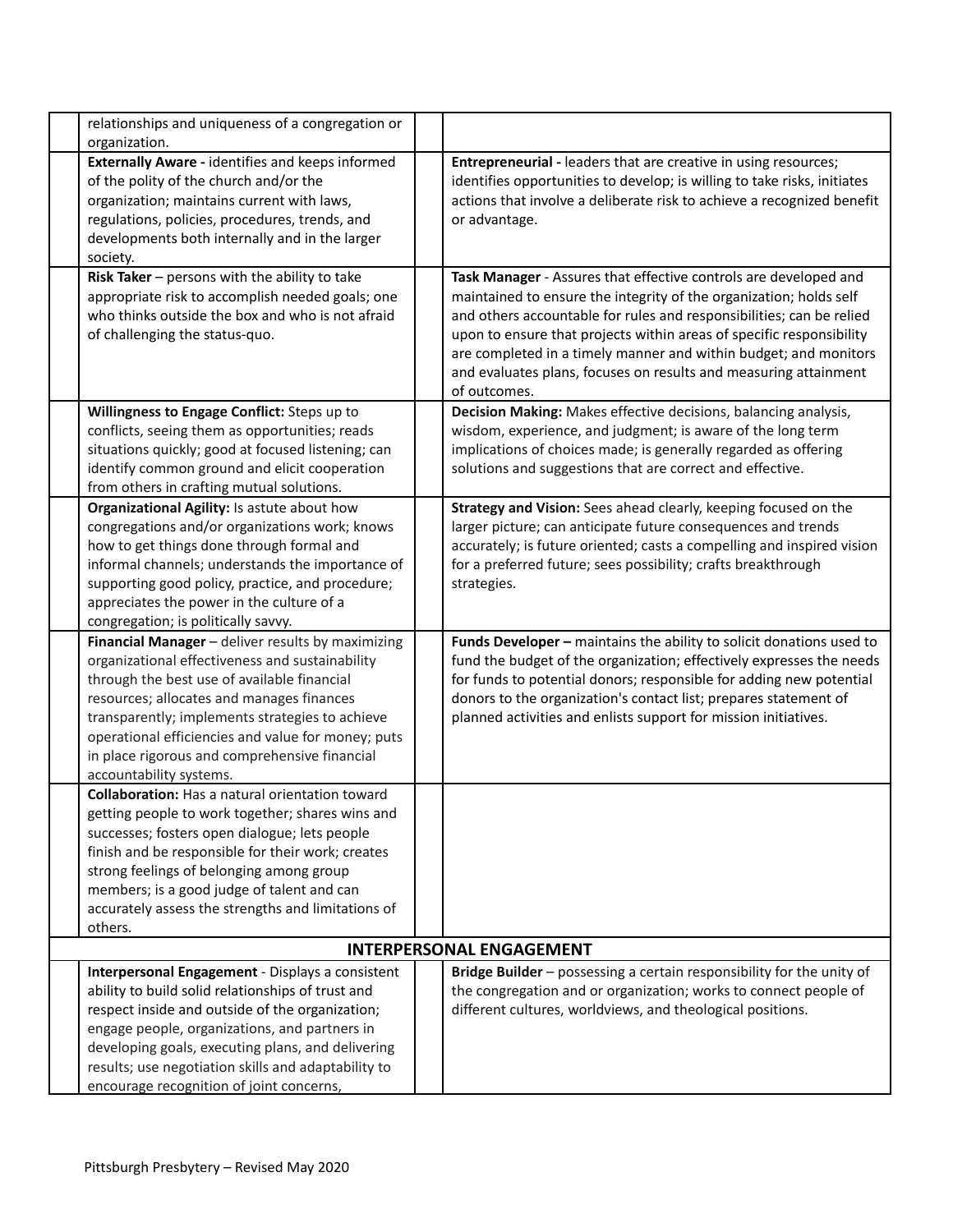| collaboration, and to influence the success of<br>outcomes.                                                                                                                                                                                                                                                                                                               |                                                                                                                                                                                                                                                                                                                                                                                     |
|---------------------------------------------------------------------------------------------------------------------------------------------------------------------------------------------------------------------------------------------------------------------------------------------------------------------------------------------------------------------------|-------------------------------------------------------------------------------------------------------------------------------------------------------------------------------------------------------------------------------------------------------------------------------------------------------------------------------------------------------------------------------------|
| <b>Motivator</b> - Creates and sustains an organizational<br>culture which permits others to provide the<br>quality of service essential to high performance.<br>Enables others to acquire the tools and support<br>they need to perform well; and influences others<br>toward a spirit of service and meaningful<br>contributions to mission accomplishment.             | <b>Personal Resilience:</b> Learns from adversity and failure; picks up on<br>the need to change personal, interpersonal, and leadership<br>behaviors; deals well with ambiguity; copes effectively with change;<br>can decide and act without having the total picture; comfortably<br>handles risk and uncertainty; seeks feedback; expresses personal<br>regret when appropriate |
| <b>Initiative:</b> Demonstrates ambition is highly<br>motivated; is action oriented and full of energy<br>for things seen as challenging; seizes opportunity;<br>pushes self and others to achieve desired results.                                                                                                                                                       | Flexibility - Adapts behavior and work methods in response to new<br>information, changing conditions, unexpected obstacles, or<br>ambiguity; remains open to new ideas and approaches; and works<br>concurrently on related and conflicting priorities without losing<br>focus or attention.                                                                                       |
| Self Differentiation: Demonstrates strong and<br>appropriate personal boundaries in relationships;<br>has a healthy appreciation of self, without being<br>egotistical; is emotionally mature; can maintain a<br>less- anxious presence in the midst of turmoil; is<br>not overly dependent upon outside affirmation;<br>works to build a strong personal support system. |                                                                                                                                                                                                                                                                                                                                                                                     |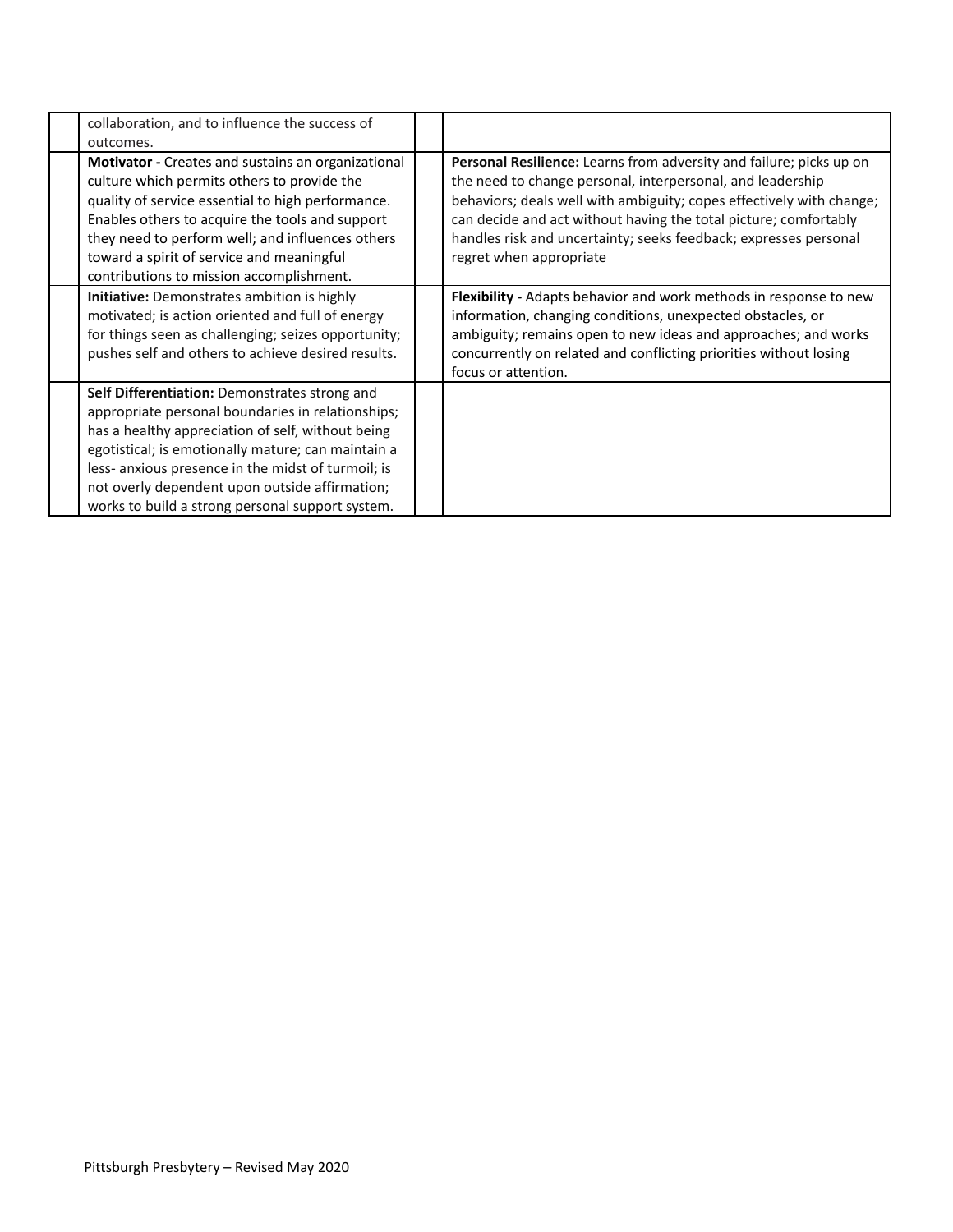### **Appendix B: Sample lists of responsibilities for a Pastoral Position**

(These samples are provided by the Commission on Ministry. In consultation with your COM Representatives and Presbytery Staff, you're encouraged you adjust these lists to match your specific mission and ministry needs. As a general rule, these sample descriptions are meant for Solo or Pastor/Head of Staff Positions. Items shown in *bold are required tasks for all full-time and part-time Pastors)*

### **Covenant Pastor:**

- **9. Serve as Moderator of the Session, upon approval by Presbytery**
- **10. Provide for worship and pastoral leadership**
- **11. Lead services of worship, including Communion, Baptism, marriage and funerals**
- **12. Pray for the congregation**
- **13. In partnership with the Session, the Covenant Pastor shall engage in the work of discerning and casting vision for the congregation's ministry.**
- **14. Serve as Head of Staff**
- 15. Perform administrative duties, **work with the other church staff guided by their job descriptions and/or personnel manual,** assist in congregational communication through publications and through personal contact
- 16. Provide leadership support for the committees of the Session
- 17. Be available as a resource person for: (*the church school, youth organizations and other church groups may be specifically named here*)
- 18. Lead the congregation in reaching out into the community and in performing its ministry of healing and reconciliation
- 19. Call on the sick and home bound
- 20. Provide leadership to the Board of Deacons and Trustees and/or other organizations in the church (such as Nursery or Day Care of the church, etc.) Specific organizations may be named here

### **Interim Pastor:**

- **1. Serve as moderator of the session and congregation, upon appointment by the presbytery**
- **2. Lead worship and preach at regular and special worship services, providing for substitute preachers when necessary**
- **3. Officiate at sacraments, weddings, and funerals**
- **4. Assist the congregation in the interim tasks of:**
	- **● celebrating the church's history**
	- **● strengthening and continuing ties with presbytery, synod and GA**
	- **● leading the church to a renewed vision for their future**
	- **● providing for smooth transition of congregational leadership**
	- **● preparing for the welcoming of the new pastor**
- **5. Pray for the congregation**
- **6. Serve as head of staff**
- 7. Provide administrative leadership
- 8. Be available as a resource person for: (*the church school, youth organizations and other church groups may be specifically named here*)